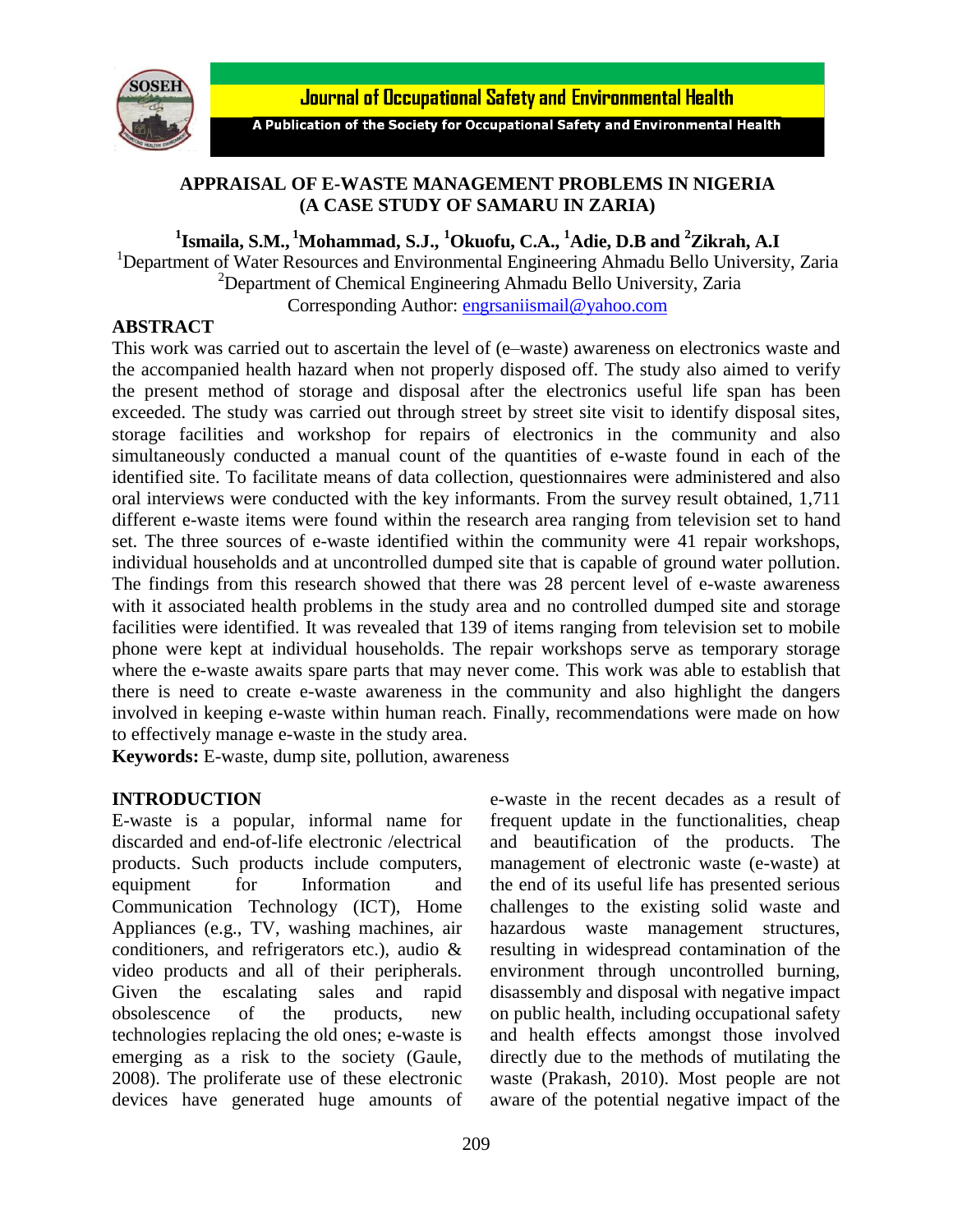rapidly increasing use of computers, monitors, and televisions in Nigeria (Nnorum and Osibanjo, 2009).

The amount of electronic waste products generated in Samaru is increasing rapidly and many outdated electronics such as

| Electronics                             | Composition                                                                      | Associated effect                                                                  |  |  |  |  |
|-----------------------------------------|----------------------------------------------------------------------------------|------------------------------------------------------------------------------------|--|--|--|--|
| <b>Computer Monitors</b>                | Made of cathode ray tubes (CRTs) a source<br>of lead, barium, Phosphor, cadmium, | Lead can reduce intelligence, delay motor<br>development, impair memory, and cause |  |  |  |  |
|                                         | mercury (Binns et al, 2006)                                                      | hearing problems and troubles in balance.                                          |  |  |  |  |
|                                         | Lead-acid batteries, mercury, poly-vinyl-                                        |                                                                                    |  |  |  |  |
| Rechargeable Lantern                    | chloride (PVC) and brominates (Nnorom,                                           | Mercury poisoning is potentially fatal and                                         |  |  |  |  |
|                                         | 2009)                                                                            | can cause irreversible brain, liver, and                                           |  |  |  |  |
| Radio Sets                              | Lead, mercury, Cadmium, (Binns, 2006).                                           | kidney damage. It is acutely hazardous as a                                        |  |  |  |  |
|                                         | Lead, polystyrene, acrylonitrile-butadiene-                                      | vapor and in the form of its water-soluble                                         |  |  |  |  |
| Computers (CPU)                         | styrene (ABS), polycarbonate (PC)/ ABS                                           | salts, which corrode membranes of the body.                                        |  |  |  |  |
|                                         | alloys, Brominated flame retardants (Gaule,                                      |                                                                                    |  |  |  |  |
|                                         | 2008).                                                                           | Cadmium and solutions of its compounds                                             |  |  |  |  |
| <b>Mobile Phones</b>                    | Mercury silicon and copper nickel and                                            | are highly toxic, with cumulative effects                                          |  |  |  |  |
|                                         | cadmium (Sahu, 2008)                                                             | similar to those of mercury poisoning.                                             |  |  |  |  |
| <b>Television Sets</b>                  | aluminum,<br>Cadmium<br>Lead.<br>mercury,                                        | CFCs damage the ozone layer when they                                              |  |  |  |  |
|                                         | (Blake, 2010).                                                                   | escape from sources such as leaky car air                                          |  |  |  |  |
| Refrigerators & Air<br>Conditioners     | Chlorofluorocarbon<br>$(CFCs)$ ,<br>(Binns,                                      | conditioners, discarded plastic-foam egg                                           |  |  |  |  |
|                                         | 2006). Ammonia and Chrome-VI, (Prakash,                                          | cartons, and old home air conditioners                                             |  |  |  |  |
|                                         | 2010)                                                                            | crushed in a landfill. As they break down,                                         |  |  |  |  |
| <b>Printed Circuit Boards</b><br>(PCBS) | Lead, silver, gold, platinum and mercury                                         | they release chlorine, which depletes the                                          |  |  |  |  |
|                                         | (Agarwal et al, 2003). antimony, gold, silver,                                   | protective ozone layer.                                                            |  |  |  |  |
|                                         | chromium, zinc, lead, tin and Copper (Gaule,                                     | Source(Microsoft ® Encarta ® 2009)                                                 |  |  |  |  |
|                                         | 2008)                                                                            |                                                                                    |  |  |  |  |

**Table1:** Some dangers of uncontrolled handling of e-waste

computer monitors, rechargeable lanterns, radio sets, computer components, pressing irons, mobile phones, television sets, refrigerators, air conditioners, fans, video cassette recorders, Compact Disc (CD) players, lap tops, camera e.tc. are currently in storage in houses. The worrisome aspect of the situation is that E-waste contains lead, mercury, cadmium and other toxins known to cause severe health problems in humans, particularly children due to frequent exposure, resulting in elevated risks of cancer as well as increased occurrences of developmental and neurological disorders, surface and ground water pollution due to the poor disposal method (Gaulon, *et al,* 2005). Table1 shows the danger of uncontrolled handling of e-waste with it associated health problems resulting from its components. This work therefore aimed at carrying out an appraisal of the current e-waste generation management and also to propose a suitable process of e-waste

disposal for the dwellers of Samaru Community. This would be achieved by identifying the nature and composition of ewaste generated in Samaru, with proper documentation of the varieties, quantities, method of disposal and storage.

# **MATERIALS AND METHODS**

**Study Area:** Samaru Community is located at  $11<sup>0</sup>10'12''$  north of the equator and  $7<sup>0</sup>37'48''$ east of the Greenwich Prime Meridian. It is a semi-urban village with its inhabitants drawn from all parts of Nigeria. It hosts the Ahmadu Bello University and most of its people work in the University. Samaru, though close to the university, has very few social amenities. The streets are not tarred and highly prone to water-logging during the rain because there are no proper drainage ditches. It is has a dense estimated population of 238 people per sq Mile (Wikipedia, 2010).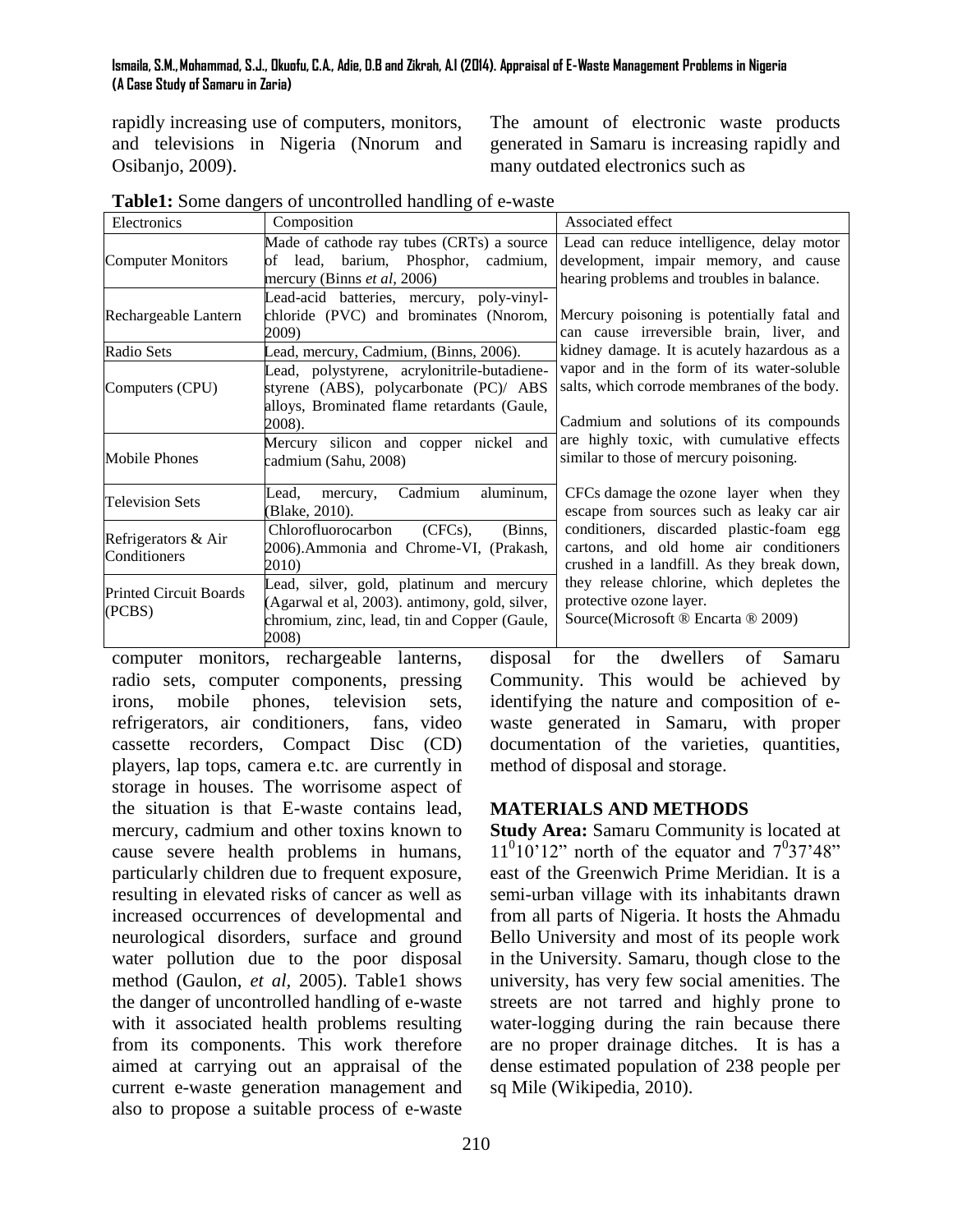| Source of<br>E-waste | Television     | ideo recorder         | Refrigerator   | Radio          | Blender        | Standing fan    | CD player | Pressing Iron  | e lamp<br>Rechargeabl | Monitor        | CPU            | <b>Aobile</b> phones | Decoder<br>(Receiver) | Printer        | Charger | Electric<br>cooker | Stabilizer | Electric<br>heaters | <b>TOTAL</b>        |
|----------------------|----------------|-----------------------|----------------|----------------|----------------|-----------------|-----------|----------------|-----------------------|----------------|----------------|----------------------|-----------------------|----------------|---------|--------------------|------------|---------------------|---------------------|
| W/SHOP 1             |                |                       |                |                | 2              | $22\,$          |           | 18             |                       |                |                |                      |                       |                |         |                    | 41         | $\overline{4}$      | 87                  |
| W/SHOP 2             |                |                       | 34             |                |                |                 |           |                |                       |                |                |                      |                       |                |         |                    |            |                     | 34                  |
| W/SHOP 3             | 22             | 38                    |                | 18             |                | $\overline{4}$  | 19        | 3              |                       |                |                |                      |                       |                |         |                    | 6          |                     | 110                 |
| W/SHOP 4             |                |                       | 26             |                | 3              | $\overline{12}$ |           |                |                       |                |                |                      |                       |                |         |                    |            |                     | 41                  |
| W/SHOP 5             |                |                       |                |                |                | $\overline{19}$ |           |                |                       |                |                |                      |                       |                |         |                    |            | 8                   | 27                  |
| W/SHOP 6             |                |                       |                |                |                | 24              |           |                |                       |                |                | 1                    |                       |                |         |                    |            |                     | 25                  |
| W/SHOP 7             |                |                       |                |                | 1              | $\overline{7}$  |           |                |                       |                |                |                      |                       |                |         |                    | 5          |                     | 13                  |
| W/SHOP8              |                |                       | 18             |                |                |                 |           |                |                       |                |                |                      |                       |                |         |                    |            |                     | 18                  |
| W/SHOP 9             |                |                       | 8              |                |                |                 |           |                |                       |                |                | 3                    |                       |                |         |                    |            |                     | 11                  |
| W/SHOP 10            | 26             | 8                     |                | 13             |                |                 | 21        |                |                       |                |                |                      |                       |                |         |                    |            |                     | 68                  |
| W/SHOP 11            | 12             | 9                     |                |                |                |                 |           |                | 7                     |                |                |                      |                       |                |         |                    |            | 15                  | 43                  |
| W/SHOP 12            |                |                       |                |                |                |                 |           |                |                       | 7              | 12             | 9                    |                       |                |         |                    |            |                     | $\overline{28}$     |
| W/SHOP 13            |                |                       | 18             |                |                |                 |           |                |                       |                |                |                      |                       |                |         |                    |            |                     | 18                  |
| W/SHOP 14            | 10             |                       |                | 6              |                | 3               |           | $\overline{4}$ |                       |                | 4              | $\mathbf{1}$         |                       |                |         |                    |            |                     | $\overline{28}$     |
| W/SHOP 15            | $\overline{2}$ | $\overline{4}$        |                | 8              |                | $\mathbf{1}$    |           | 7              |                       |                |                |                      | 3                     |                |         |                    |            |                     | 20                  |
| W/SHOP 16            |                |                       |                |                |                |                 |           |                |                       | 4              | 7              |                      |                       | 4              |         |                    |            |                     | 15                  |
| W/SHOP 17            |                |                       | 13             |                |                |                 |           |                |                       |                |                | $\mathbf{1}$         |                       |                |         | 8                  |            |                     | 22                  |
| W/SHOP 18            |                |                       | 46             |                |                |                 |           |                |                       |                |                |                      |                       |                |         | 3                  |            |                     | 49                  |
| W/SHOP 19            |                |                       |                |                |                |                 |           |                |                       | 3              | $\overline{4}$ |                      | 5                     | $\overline{2}$ |         |                    |            |                     | 14                  |
| W/SHOP 20            |                |                       |                |                |                |                 |           |                |                       | 9              | 5              | $\mathbf{1}$         |                       | $\overline{2}$ |         |                    |            |                     | 17                  |
| W/SHOP 21            |                |                       |                |                |                |                 |           |                |                       | $\overline{5}$ | $\overline{7}$ |                      |                       |                |         |                    |            |                     | 12                  |
| W/SHOP 22            |                |                       | 27             |                |                |                 |           |                |                       |                |                |                      |                       |                |         |                    |            |                     | 27                  |
| W/SHOP 23            |                |                       |                |                |                |                 |           | 18             |                       |                |                |                      |                       |                |         | 30                 |            |                     | $\overline{48}$     |
| W/SHOP <sub>24</sub> |                |                       | 24             |                |                |                 |           |                |                       |                |                |                      |                       |                |         |                    |            |                     | 24                  |
| $W/SHOP$ 25          |                |                       |                |                |                |                 |           |                |                       |                |                | 20                   | 3                     |                | 31      |                    |            |                     | $\overline{54}$     |
| W/SHOP 26            |                |                       |                |                |                | 10              |           | 15             |                       |                |                |                      |                       |                |         |                    | 24         |                     | 49                  |
| W/SHOP 27            | 8              | 14                    |                | 11             |                |                 | 21        |                |                       |                |                |                      | $\overline{c}$        |                |         |                    |            |                     | 56                  |
| W/SHOP 28            | 12             | 12                    |                | 7              |                |                 | 17        |                |                       |                |                |                      |                       |                |         |                    |            |                     | 48                  |
| W/SHOP 29            |                |                       | 4              |                |                |                 |           |                |                       |                |                | 31                   |                       |                | 46      |                    |            |                     | 77                  |
| W/SHOP 30            | $\overline{4}$ | 3                     |                | $\mathbf{1}$   |                | 8               | 11        |                |                       |                |                |                      |                       |                |         |                    |            |                     | 27                  |
| W/SHOP 31            |                |                       |                |                |                |                 |           |                |                       |                |                | 16                   |                       |                | 28      |                    |            |                     | 44                  |
| W/SHOP 32            | 16             | 14                    |                |                |                | 3               | 29        | 13             |                       |                |                |                      |                       |                |         |                    | 24         |                     | 99                  |
| W/SHOP 33 11         |                | $\overline{8}$        |                | $\overline{7}$ |                |                 | 16        |                |                       |                |                |                      |                       |                |         |                    |            |                     | 42                  |
| W/SHOP 34            |                |                       |                |                |                |                 |           |                |                       |                |                | 10                   |                       |                | 26      |                    |            |                     | 37                  |
| W/SHOP 35            | 6              |                       |                | 9              |                |                 | 12        | $\overline{4}$ |                       |                |                |                      |                       |                |         |                    |            |                     | 31                  |
| W/SHOP 36            |                |                       | 11             |                |                |                 |           |                |                       |                |                |                      |                       |                |         |                    |            |                     | 11                  |
| W/SHOP 37            |                |                       |                | 10             |                |                 |           |                | 18                    |                |                |                      |                       |                |         |                    |            |                     | 28                  |
| W/SHOP 38            | 13             | $\overline{2}$        |                | $\overline{2}$ |                |                 | 15        |                | $\mathbf{1}$          |                |                |                      |                       |                |         |                    |            |                     | 33                  |
| W/SHOP 39            |                |                       | $\overline{c}$ |                |                |                 |           | 9              |                       |                |                |                      |                       |                |         | 5                  | 7          | 9                   | 30                  |
| W/SHOP 40            |                |                       |                |                |                |                 |           |                |                       | $\overline{2}$ | $\overline{2}$ | 5                    |                       |                | 16      |                    |            |                     | 25                  |
| W/SHOP 41            |                |                       | 19             |                |                |                 |           |                |                       |                |                |                      |                       |                |         | 3                  |            |                     | 22                  |
| House Hold           | 12             |                       | $\overline{7}$ | 25             | $\overline{9}$ | 7               | 14        | 5              | 4                     | 3              | $\overline{2}$ | 31                   | $\overline{c}$        |                | 40      | $\overline{8}$     | 9          | 5                   | 139                 |
| Dumped Site          | 2              |                       |                | $\mathbf{1}$   |                |                 |           | $\mathfrak{D}$ | $\overline{3}$        |                |                |                      |                       |                | 6       |                    |            | $\overline{3}$      | 24                  |
| <b>TOTAL</b>         | 156            | $112\ \overline{257}$ |                | 118 15         |                | 120 175         |           | 96             | 30                    | 32             | 43             | 131                  | 18                    | 8              | 187     | 57                 | 116        | 41                  | 171<br>$\mathbf{1}$ |

# **Table 2:** Quantity of E-Waste Generated in the Study Area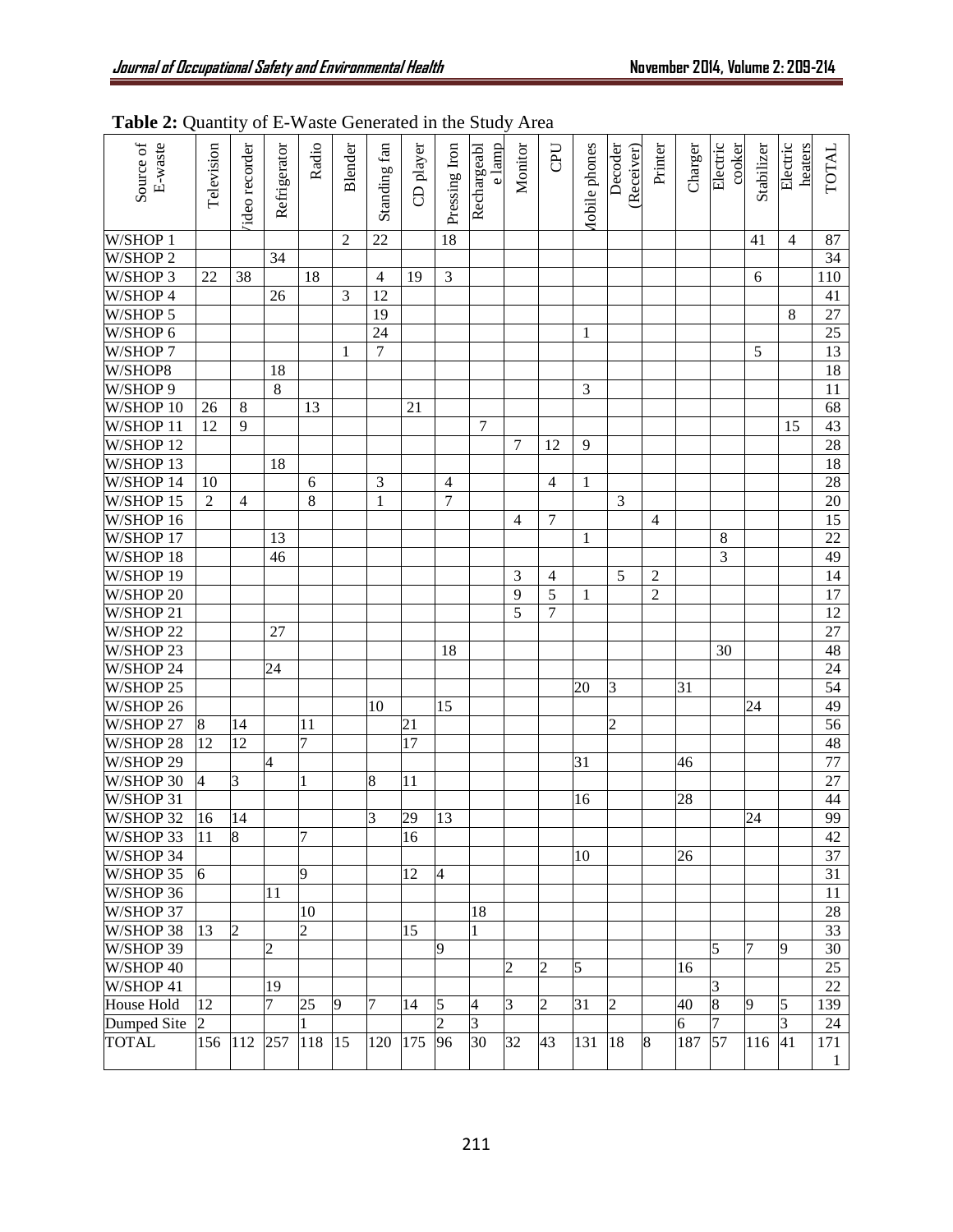

**Plate1:** Samaru Community Layout as captured using Google earth

Questionnaires and secondary sources of information which includes textbooks, journals, unpublished materials, Microsoft word, Google Earth and other appropriate literature on e-waste management from the internet were the used in the study.

The study was carried out through street by street visit to Samaru Local Community to identify all the potential sources of e-waste within the community, the current disposal and storage practice and to ascertain the level of awareness among the populace on the potential danger posed by e-waste if kept within human reach. Physical counting of generated e-waste in each of the source was done according to their brand and quantity as reported in table 2 below.

Structured questionnaire was prepared for easy data collection and administered to the identified repair workshops, traders of secondhand electronics, and consumers of electronic equipment in the study area. Random Sampling technique was employed in the administration of the questionnaires. A total of 161 questionnaires were administered, 120 for consumers of electronic equipments, 32 for electronic equipment repairers, and 9 for second-hand electronics traders.

## **RESULTS AND DISCUSSION**

The data obtained from the finding are as presented in the Table 2, from where it was found that printer was the least e-waste

generated (8) while refrigerator was the most common e-waste generated (257) in the study area, out of which only 7 of this item was kept at home and use as box and none of it was found at dump site visited. Large number of ewaste items was found at the repair workshops rather than individual homes and dumped sites. This signifies that the repairers of electronics are more exposed to danger posed by e-waste as a result of radiation from such items.

The socio-economic characteristics of the surveyed population are shown in Table 3 while their level of information about e-waste is indicated in Table 4.

**Table 3:** Socio-economic characteristics of the surveyed population

| $\mathcal{L}$ our $\mathcal{L}$ of $\mathcal{L}$ population<br>Socio-demographics of the | Frequency      |     |  |  |  |  |
|------------------------------------------------------------------------------------------|----------------|-----|--|--|--|--|
| surveyed population $(n=149)$                                                            |                |     |  |  |  |  |
| Age group                                                                                | $10 - 20$      |     |  |  |  |  |
| (years)                                                                                  | $20 - 30$      | 26  |  |  |  |  |
|                                                                                          | 30-40          | 53  |  |  |  |  |
|                                                                                          | $40 - 50$      | 35  |  |  |  |  |
|                                                                                          | 28             |     |  |  |  |  |
| Educational                                                                              | Single         | 43  |  |  |  |  |
| attainment                                                                               | Married        | 106 |  |  |  |  |
|                                                                                          | Informal       | 14  |  |  |  |  |
|                                                                                          | Primary/Arabic | 48  |  |  |  |  |
|                                                                                          | Secondary      | 25  |  |  |  |  |
|                                                                                          | Tertiary       | 62  |  |  |  |  |
| Vocation                                                                                 | Student        | 28  |  |  |  |  |
|                                                                                          | Trader         | 52  |  |  |  |  |
|                                                                                          | Public servant | 67  |  |  |  |  |
|                                                                                          | Others         | 2   |  |  |  |  |

The survey was target at the productive age of 20years and above that may have the ability and the willingness to purchase and enjoy modern day electronics gadgets. This age may also likely to pick information from media which may include e-waste. The research showed that married couple bought more of electronic gadgets than single individual. They also kept more of it for reuse like using malfunctioning refrigerator as box for keeping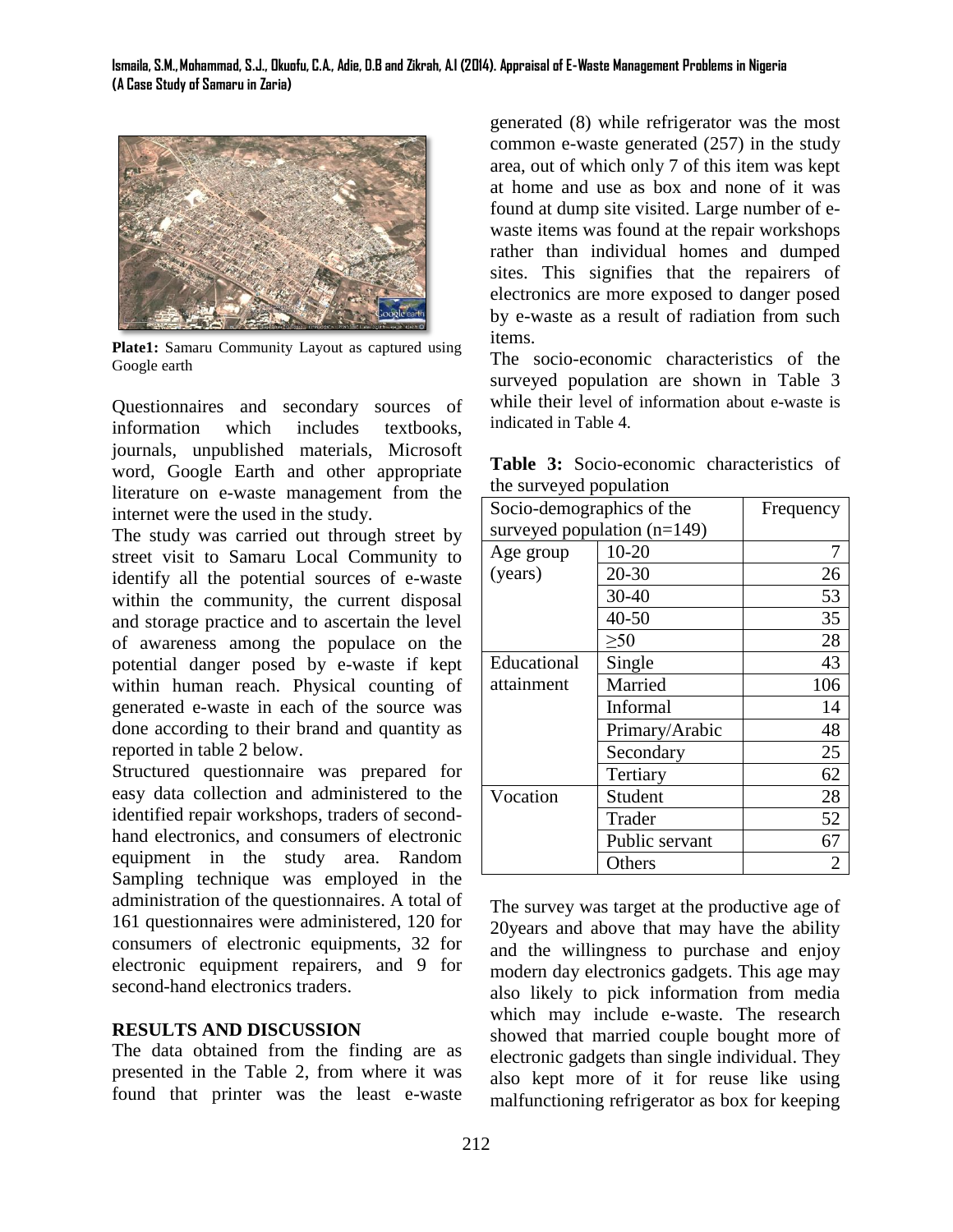children shoes, toys and old books etc. Most of the repairers were found to have acquired Primary/Arabic that might have contributed to poor e-waste awareness and its possible health hazard.

| Level of<br>information                  | Awareness<br>of e-waste |                | <b>Health Effects</b><br>Awareness |                |  |  |
|------------------------------------------|-------------------------|----------------|------------------------------------|----------------|--|--|
| about e-waste                            | Yes                     | N <sub>0</sub> | Yes                                | N <sub>0</sub> |  |  |
| Consumers of<br>electronics              | 37                      | 102            | 51                                 | 98             |  |  |
| Repairers of<br>electronics              | 6                       | 45             | 3                                  | 48             |  |  |
| Traders of<br>second-hand<br>electronics | 2                       | 9              | 1                                  | 10             |  |  |
| Total                                    | 45                      | 156            | 55                                 | 156            |  |  |

**Table 4:** E-waste Awareness in Samaru

From Table 4, it was observed that the consumers of electronic gadget were much aware of e-waste and it associated health risk when kept within human reach than others who were involved in the business. The Plates below showed how people get themselves exposed to the danger of e-waste without the knowledge of it consequences.



From the research it was discovered that there exist various types of e-waste in Samaru Community which include computer monitors, rechargeable lanterns, radio sets, computer components, pressing irons, mobile phones, television sets, refrigerators, fans, Compact Disc (CD) players, lap tops influenced by importation of cheap and varieties of secondhand electronic equipment. The majority of residence especially the repairers of electronic have no awareness of the dangers posed by ewaste, without even recognizing that any electronics that has surpassed it serviceability limits state has become a waste called e-waste.

## **CONCLUSION**

The total quantities of e-waste generated in Samaru were found to be 1,711 obtained from 41 sources of e-waste identified in the community. Currently there exists no known e-waste management plan in Samaru as the results revealed that e-waste are either kept in storage at home, repairer workshop or may find their ways into uncontrolled open dumped site. The general awareness on ewaste and its health implications is abysmally low as indicated in Table 4.

The repairers of electronic should be targeted when creating e-waste awareness with its associated health risk since their workshop serve as storage for most of the gadgets that has exceeded their salvage value. There is need for urgent action to arrest the open dumping system of e-waste as it s capable of polluting the ground water which happened to be the major source of water supply in the community. There is need to sensitize the residence of the danger pose by e-waste through awareness campaigns by mass media, Samaru FM etc. Proper management plan for collection and disposing systems should be established.